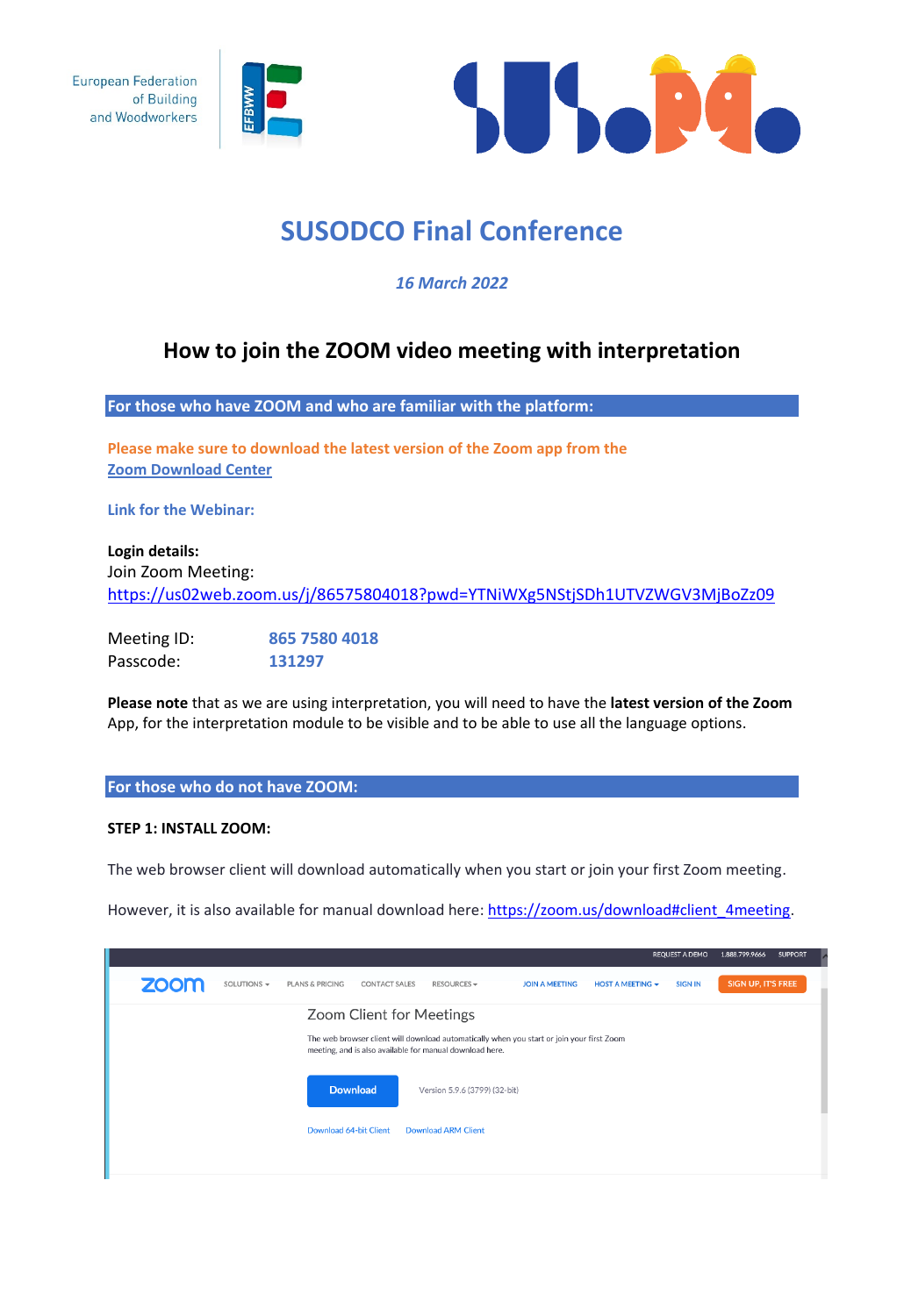Please install the latest Zoom software. As we are using interpretation you will need to have the latest version of the Zoom App for all the languages of the interpretation module to be visible.

Zoom enables you to a system test of your microphone and speakers after installation.

#### **STEP 2: JOIN MEETING:**

Visit : [www.Zoom.us](http://www.zoom.us/) Click **join a meeting** and enter the Meeting ID: **865 7580 4018** Passcode: **131297**

Alternatively, click on the link:

<https://us02web.zoom.us/j/86575804018?pwd=YTNiWXg5NStjSDh1UTVZWGV3MjBoZz09>

**If requested** enter the:

| Meeting ID: | 865 7580 4018 |
|-------------|---------------|
| Passcode:   | 131297        |

*Please note that it is NOT POSSIBLE to join the meeting by phone as you cannot select the language for interpretation.*

#### **STEP 3: INTERPRETATION:**

1. Once you are in the call, please look at the bottom black bar and find this button:



2. Then select your language:

| Off                    |  |
|------------------------|--|
| <b>EN English</b><br>✓ |  |
| <b>CH</b> Chinese      |  |
| <b>FR</b> French       |  |
| <b>GE</b> German       |  |
| Mute Original Audio    |  |
| EN                     |  |
| English                |  |

You can use the mute original audio option if you find it is distracting to have original language in the background for a certain speaker, but remember to click back if someone speaks your language.